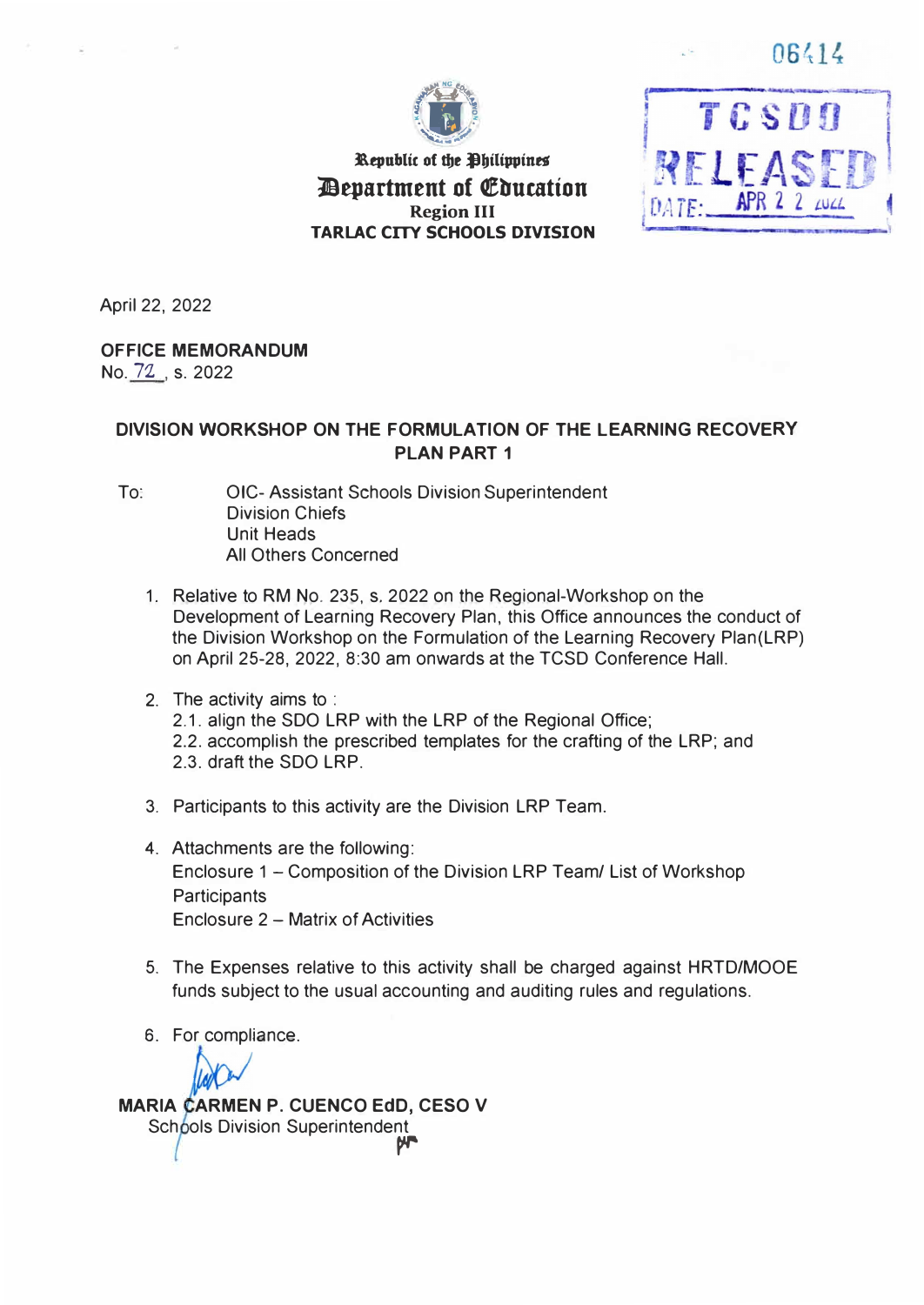

## Republic of the Philippines *Department of Education* **Region III TARLAC CITY SCHOOLS DIVISION**

Enclosure No. 1 to Division Memo No. 72, s. 2022

# DIVISION WORKSHOP ON THE FORMULATION OF THE LEARNING RECOVERY **PLAN PART 1**

April 25-28, 2022, 8:30 am onwards at TCSD Conference Hall

## **LIST OF PARTICIPANTS**

#### DIVISION LEARNING RECOVERY PLAN TEAM

| Chair:      | Maria Carmen P. Cuenco EdD | $\overline{\phantom{a}}$ | <b>SDS</b>        |
|-------------|----------------------------|--------------------------|-------------------|
| Co-Chair :  | Lourdes G. Dela Cruz PhD   | $-$                      | OIC-ASDS          |
| Vice-Chair: | Robert E. Osongco EdD      | -                        | CID-Chief         |
|             | Leonida C. Garcia          | $\sim$                   | <b>SGOD Chief</b> |

#### **MEMBERS:**

|      | Reymar D. Paguio PhD       |                          | EPSvr-English        |
|------|----------------------------|--------------------------|----------------------|
|      | Ferdinand B. Dela Rosa EdD |                          | <b>EPSvr-Math</b>    |
|      | Aiisa C. Corpuz PhD        | $\overline{\phantom{a}}$ | <b>EPSvr-Science</b> |
|      | Rowena D. Tiamzon          |                          | EPSvr - Filipino     |
|      | Jesusa A. Novesteras EdD   |                          | <b>SEPS-PRU</b>      |
|      | Rea M. Lingat              |                          | <b>SEPS-HRDU</b>     |
|      | Gene E. Manalo             |                          | SEPS-SOCMOB          |
|      | Sunshine C. Castro PhD     | $\blacksquare$           | <b>SEPS-SMM</b>      |
|      | Charlotte B. Ramos         |                          | Planning Officer III |
| TWG: | Esmeraldo L. Lingat Jr.    |                          | ITO                  |
|      | Renniel Arvin M. Pineda    |                          | PDO I                |